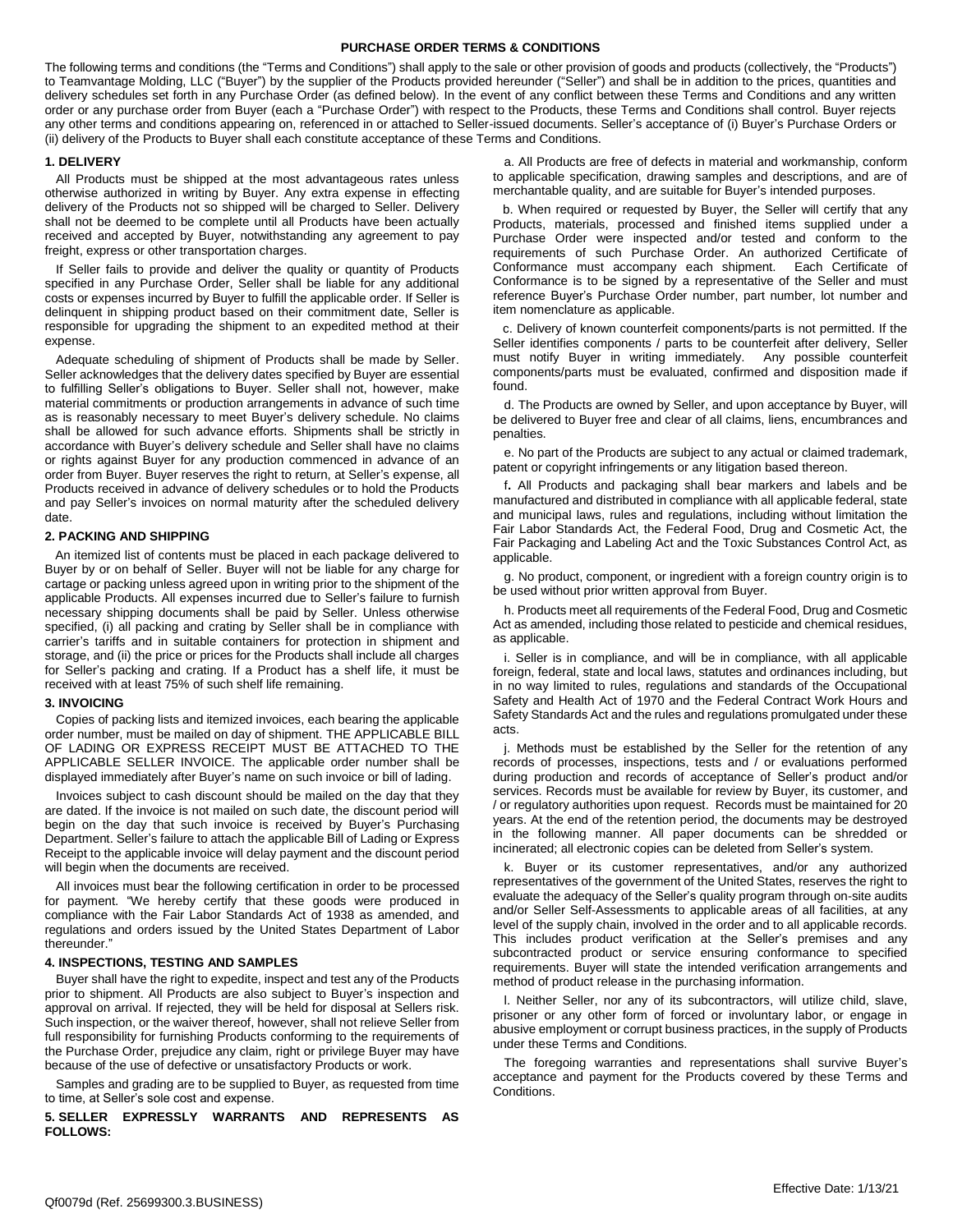### **6. WARRANTY**

 All Products furnished by Seller and any services or installation relating thereto pursuant to any Purchase Order shall be warranted to be of the best quality of their respective kinds and to be free of defects in design, workmanship, or material and when known to Seller suitable for their intended purposes. In the event of breach, Seller shall take all necessary action, at Seller's expense, to correct such breach in the most expeditious manner possible. Any nonconforming Product discovered prior to shipment to Buyer must be immediately identified by the Seller and Seller must immediately notify Buyer of such nonconforming Product in writing. Such Product cannot be shipped without review and documented written approval (e.g. Email) from Buyer regarding product disposition. Buyer reserves the right to issue a corrective action when Seller does not meet Buyer's requirements. Seller then has fifteen business days to respond to the corrective action or Buyer may withhold payment for Products. Buyer has the right to return defective Product at Seller's expense. Seller must establish and maintain a product recall method at the Seller's premises as part of its product control, and such method must allow Seller to confirm lot traceability. Should Seller fail to correct any such breach in a timely manner, Buyer may proceed, at Seller's expense, to perform the necessary corrective work. This warranty shall also inure to the benefit of Buyer's customers and users of the Products.

#### **7. ASSIGNMENT AND SUBCONTRACTING**

Seller may not assign or factor these Terms and Conditions or any Purchase Order without the prior written consent of Buyer. Any attempted assignment of these Terms and Conditions or any Purchase Order in violation of the foregoing shall be null and void. Seller is required to flow down to its supply chain the applicable requirements, including customer requirements when applicable, unless contractual requirements prohibit Seller from subcontracting / outsourcing without prior approval.

#### **8. CHANGES**

Buyer may, at any time, by written notice to Seller, make changes within the general scope of any Purchase Order in any one or more of the following (i) drawings designs, or specifications; (ii) method of shipping or packing; (iii) place of inspection, acceptance or point of delivery; and (iv) schedule of deliveries.

The Seller is required to give notification prior to changes made to their product, material, service and/or process, including changes of subsuppliers, manufacturing facility location and where required must obtain written approval from Buyer prior to such a change. Changes requiring preapproval include those affecting quality, certification status and regulatory requirements. Buyer and/or its customers will determine, in their sole discretion, whether the proposed changes have an effect on the quality of the finished device, certification status or regulatory requirements. This evaluation will be documented in writing and records maintained by Buyer's Quality Department.

#### **9. TERMINATION FOR DEFAULT**

Buyer may terminate all or any part of any Purchase Order by giving notice of default to Seller, if Seller: (a) refuses or fails to deliver the Products within the time specified; (b) fails to comply with any of the provisions of these Terms and Conditions or any Purchase Order or so fails to make progress so as to endanger performances hereunder; or (c) becomes insolvent or subject to proceedings under any law relating to bankruptcy, insolvency or the relief of debtors.

In the event of a termination for default, Buyer's liability shall be limited to the payment for Products delivered and accepted by Buyer under the applicable Purchase Order.

#### **10. TERMINATION FOR CONVENIENCE**

Buyer may terminate any order at any time for its convenience, in whole or in part, in which event, Buyer's sole obligations shall be to reimburse Seller for (a) those Products actually shipped and accepted by Buyer up to the date of termination, and (b) costs incurred by Seller for unfinished Products, which were specifically manufactured for Buyer prior to termination in accordance with a Purchase Order and which are not standard products of Seller. In no event shall Buyer be responsible for loss of anticipated profit nor shall reimbursement exceed the applicable order value.

## **11. STOP WORK ORDERS**

Buyer may at any time, by written notice to Seller, stop all or any part of the work called for by any Purchase Order. Upon receipt of such notice, Seller shall take all reasonable steps to minimize the incurrence of costs during the period of work stoppage. Buyer may subsequently either cancel the stop work order resulting in an equitable adjustment in the delivery schedule and/or the price, or terminate the work in accordance with the

provisions of these Terms and Conditions or the applicable Purchase Order. Acceptance and/or payment of all or any part of the Products shall not be deemed to be a waiver of Buyer's rights either to (i) cancel shipments already sent, (ii) cancel future shipments, (iii) return all or any portion of the Products because of failure to conform to any Purchase Order, by reason of defects, latent or patent or other breach of warranty, or (iv) make any claim for damages including manufacturing costs and loss of profits or other special damages incurred by Buyer. Such rights shall be in addition to any other rights and remedies provided by law which shall not be limited by anything contained herein or otherwise.

#### **12. PATENTS**

Seller agrees to indemnify and save harmless Buyer, its officers, employees, agents, representatives or any of its customers buying or using the Products specified herein from any loss, damage or injury arising out of a claim or suit at law or equity for actual or alleged infringement of letters patent, by reason of the buying, selling or using the Products supplied under these Terms and Conditions, and, if required by Buyer, will assume the defense of any and all suits and will pay all costs and expenses incidental thereto.

#### **13. CONFIDENTIAL INFORMATION**

"Confidential Information" means any confidential or proprietary information that Buyer discloses to Seller hereunder. Confidential Information does not include any information that (i) is already in Seller's possession without obligation of confidence; (ii) becomes publicly available other than through a breach of these Terms and Conditions; or (iii) is required to be disclosed pursuant to a court or government agency order or rule, provided that before disclosing any Confidential Information, Seller, to the extent permitted by law, provides reasonable notice of such order or rule to provide Buyer the opportunity to object to or limit such disclosure. Seller will exercise reasonable care to protect Confidential Information from unauthorized disclosure, which care shall not be less than Seller exercises to protect its own Confidential Information. Seller will use the Confidential Information solely in furtherance of fulfilling any Purchase Orders hereunder and will disclose the Confidential Information only to its employees or agents who need to know such information and agree to adhere to the confidentiality provisions of these Terms and Conditions. **ITAR (International Traffic in Arms Regulations):** If noted on the Purchase Order, Seller will be required to follow ITAR security regulations. The Purchase Order, as well as any attachments and exhibits hereto, may contain technical data subject to ITAR. Transferring or handling of product or data by any means to / by foreign persons whether in the U.S. or abroad without first obtaining proper authority, may be a violation of the law. Notwithstanding any other provision in these Terms and Conditions, Buyer may seek provisional remedies in a court of

#### **14. RISK OF LOSS**

Seller assumes the following risks: (a) all risks of loss or damage to all Products, work in process, materials and other things until the delivery thereof as herein provided; (b) all risks of loss or damage to third persons and their property until the delivery of all the Products as herein provided; (c) all risks of loss or damage to any property received by Seller from, or held by Seller or its supplier for the account of, Buyer, until such property has been delivered to Buyer or its customer as the case may be, and (d) all risks of loss or damage to any of the Products or part thereof rejected by Buyer, from the time of shipment thereof to Seller until redelivery thereof to Buyer.

Any fixtures (including patterns, dies, molds and jigs) furnished to Seller by Buyer, or specifically paid for by Buyer, shall be the property of Buyer and subject to removal by Buyer upon completion of the order, and shall be used only in filling Buyer's orders and held by Seller at its sole risk.

#### **15. INSURANCE AND INDEMNIFICATION**

Seller agrees to indemnify, defend and hold harmless Buyer and its officers, agents and employees, successors and assigns, from any and all liability, loss, damage or expense which Buyer may suffer as a result of claims, demands, costs or judgements against it involving Seller's activities related to the Products, any Purchase Order or any failure by Seller to comply strictly with these Terms and Conditions, including the warranties stated in Sections 5 and 6 above, or otherwise to fully and timely discharge its obligations under these Terms and Conditions or any Purchase Order. This indemnity shall include the expense of any defense, including attorney's fees, and shall be in addition to any other remedies provided by law.

Seller shall carry comprehensive general liability insurance, including contractual and product liability coverage, with minimum limits acceptable to Buyer. Seller shall, at the request of Buyer, supply certificates evidencing such coverage.